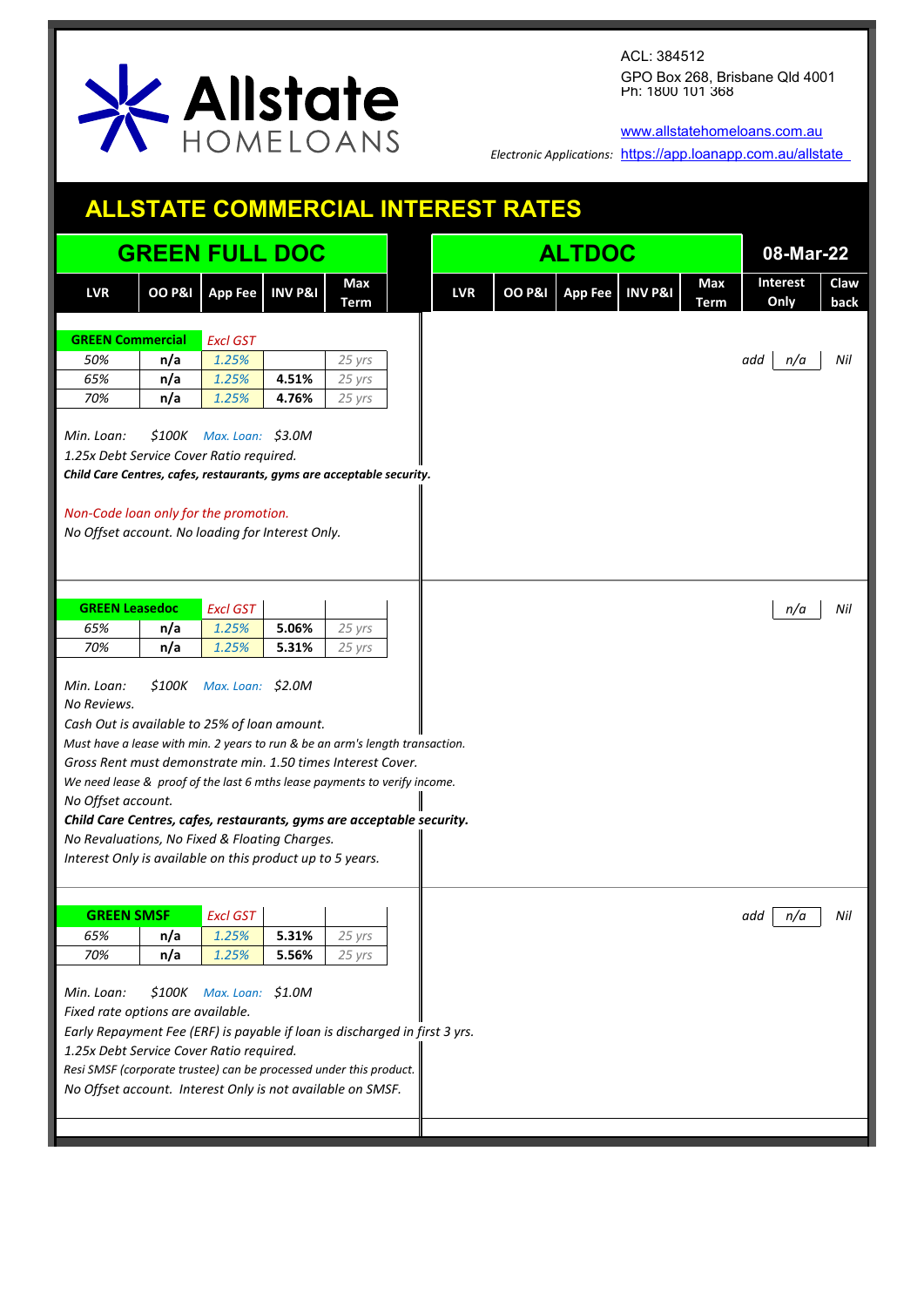

[www.allstatehomeloans.com.au](http://www.allstatehomeloans.com.au/)

*Electronic Applications:* <https://app.loanapp.com.au/allstate>

|                                                                                                  | <b>ALLSTATE COMMERCIAL INTEREST RATES</b> |                                                 |                    |             |  |                                                  |                   |                                                                                                             |                    |                    |                         |       |                     |  |
|--------------------------------------------------------------------------------------------------|-------------------------------------------|-------------------------------------------------|--------------------|-------------|--|--------------------------------------------------|-------------------|-------------------------------------------------------------------------------------------------------------|--------------------|--------------------|-------------------------|-------|---------------------|--|
|                                                                                                  |                                           | <b>OCEAN FULL DOC</b>                           |                    |             |  | <b>OCEAN ALTDOC</b>                              | 08-Mar-22         |                                                                                                             |                    |                    |                         |       |                     |  |
| <b>LVR</b>                                                                                       | <b>OO P&amp;I</b>                         | <b>App Fee</b>                                  | <b>INV P&amp;I</b> | Max<br>Term |  | <b>LVR</b>                                       | <b>OO P&amp;I</b> | <b>App Fee</b>                                                                                              | <b>INV P&amp;I</b> | Max<br><b>Term</b> | <b>Interest</b><br>Only |       | Claw<br><b>Back</b> |  |
|                                                                                                  |                                           |                                                 |                    |             |  |                                                  |                   | <b>OCEAN Best Use Altdoc</b>                                                                                |                    |                    |                         |       |                     |  |
|                                                                                                  | <b>OCEAN Best Use</b>                     |                                                 |                    |             |  |                                                  |                   |                                                                                                             |                    |                    |                         |       |                     |  |
|                                                                                                  |                                           | <b>Excl GST</b>                                 |                    |             |  |                                                  |                   | <b>Excl GST</b>                                                                                             |                    |                    |                         |       |                     |  |
| 65%                                                                                              | 5.30%                                     | 1.50%                                           | 5.30%<br>5.30%     | 30 yrs      |  | 65%                                              | 5.30%             | 1.50%                                                                                                       | 5.30%<br>5.30%     | 30 yrs             | add                     | 0.30% | Nil                 |  |
| 75%<br>Min. Loan:                                                                                | 5.30%                                     | 1.50%                                           |                    | 30 yrs      |  | 75%                                              | 5.30%             | 1.50%                                                                                                       |                    | 30 yrs             | add                     | 0.30% |                     |  |
|                                                                                                  | \$100K                                    | Max. Loan: \$2.0M                               |                    |             |  | Min. Loan                                        | \$100K            | Max. Loan:                                                                                                  | \$2.0M             |                    |                         |       |                     |  |
|                                                                                                  |                                           |                                                 |                    |             |  |                                                  |                   |                                                                                                             |                    |                    |                         |       |                     |  |
| Max. 65% for vacant land (max. 1 acre).<br>0.50% rate loading for terms <5.1 Yrs.                |                                           |                                                 |                    |             |  |                                                  |                   | Max. 65% for vacant land (max. 1 acre).<br>Self Cert plus two of Accts Dec, 6 mths BAS or 6mths Bank Prime: |                    |                    |                         |       |                     |  |
|                                                                                                  |                                           |                                                 |                    |             |  |                                                  |                   |                                                                                                             |                    |                    |                         |       |                     |  |
|                                                                                                  |                                           | Prime Plus is approx. 0.20% higher rate, allows |                    |             |  |                                                  |                   | Self Cert plus one of Accts Dec, 6 mths BAS or 6mths Bank Prime Plus:                                       |                    |                    |                         |       |                     |  |
|                                                                                                  |                                           | unlimited defaults $\leq 1k$                    |                    |             |  |                                                  |                   |                                                                                                             |                    |                    |                         |       |                     |  |
|                                                                                                  |                                           |                                                 |                    |             |  |                                                  |                   |                                                                                                             |                    |                    |                         |       |                     |  |
| <b>OCEAN LeaseDoc</b>                                                                            |                                           |                                                 |                    |             |  |                                                  |                   |                                                                                                             |                    |                    |                         |       |                     |  |
|                                                                                                  |                                           | <b>Excl GST</b>                                 |                    |             |  |                                                  |                   |                                                                                                             |                    |                    |                         |       |                     |  |
| 50%                                                                                              | 4.09%                                     | 1.00%                                           | 4.09%              | 30 yrs      |  |                                                  |                   |                                                                                                             |                    |                    | add                     | 0.30% |                     |  |
| 65%                                                                                              | 4.45%                                     | 1.00%                                           | 4.45%              | 30 yrs      |  |                                                  |                   |                                                                                                             |                    |                    | add                     | 0.30% |                     |  |
| 70%                                                                                              | 4.70%                                     | 1.00%                                           | 4.70%              | 30 yrs      |  |                                                  |                   |                                                                                                             |                    |                    | add                     | 0.30% | Nil                 |  |
| 75%                                                                                              | 4.85%                                     | 1.10%                                           | 4.85%              | 30 yrs      |  |                                                  |                   |                                                                                                             |                    |                    | add                     | 0.30% |                     |  |
| Min. Loan:<br>Higher Fees apply to Companies & Trusts.<br>No Offset account or Internet Banking. | \$100K                                    | Max. Loan:                                      | \$2.0M             |             |  |                                                  |                   |                                                                                                             |                    |                    |                         |       |                     |  |
|                                                                                                  |                                           |                                                 |                    |             |  |                                                  |                   |                                                                                                             |                    |                    |                         |       |                     |  |
| <b>OCEAN Diamond Commercial</b>                                                                  |                                           |                                                 |                    |             |  |                                                  |                   | <b>OCEAN Diamond Commercial Altdoc</b>                                                                      |                    |                    |                         |       |                     |  |
|                                                                                                  |                                           | <b>Excl GST</b>                                 |                    |             |  |                                                  |                   | <b>Excl GST</b>                                                                                             |                    |                    |                         |       |                     |  |
| 50%                                                                                              | 4.09%                                     | 1.00%                                           | 4.09%              | 30 yrs      |  | 50%                                              | 4.69%             | 1.10%                                                                                                       | 4.69%              | 30 yrs             | add                     | 0.30% |                     |  |
| 65%                                                                                              | 4.45%                                     | 1.00%                                           | 4.45%              | 30 yrs      |  | 65%                                              | 4.99%             | 1.10%                                                                                                       | 4.99%              | 30 yrs             | add                     | 0.30% |                     |  |
| 70%                                                                                              | 4.70%                                     | 1.00%                                           | 4.70%              | 30 yrs      |  | 70%                                              | 5.19%             | 1.10%                                                                                                       | 5.19%              | 30 yrs             | add                     | 0.30% | Nil                 |  |
| 75%                                                                                              | 4.85%                                     | 1.10%                                           | 4.85%              | 30 yrs      |  | 75%                                              | 5.49%             | 1.30%                                                                                                       | 5.49%              | 30 yrs             | add                     | 0.30% |                     |  |
| Min. Loan:                                                                                       | \$100K                                    | Max. Loan:                                      | \$2.0M             |             |  | Min. Loan                                        | \$100K            | Max. Loan:                                                                                                  | \$2.0M             |                    |                         |       |                     |  |
|                                                                                                  |                                           |                                                 |                    |             |  | ABN   GST: 24   12                               |                   |                                                                                                             |                    |                    |                         |       |                     |  |
| Higher Fees apply to Companies & Trusts.                                                         |                                           |                                                 |                    |             |  |                                                  |                   | Higher Fees apply to Companies & Trusts.                                                                    |                    |                    |                         |       |                     |  |
| No Offset account or Internet Banking.                                                           |                                           |                                                 |                    |             |  |                                                  |                   | No Offset account or Internet Banking.                                                                      |                    |                    |                         |       |                     |  |
|                                                                                                  |                                           |                                                 |                    |             |  |                                                  |                   |                                                                                                             |                    |                    |                         |       |                     |  |
|                                                                                                  |                                           |                                                 |                    |             |  | Rates and Fees subject to change without notice. |                   |                                                                                                             |                    |                    |                         |       |                     |  |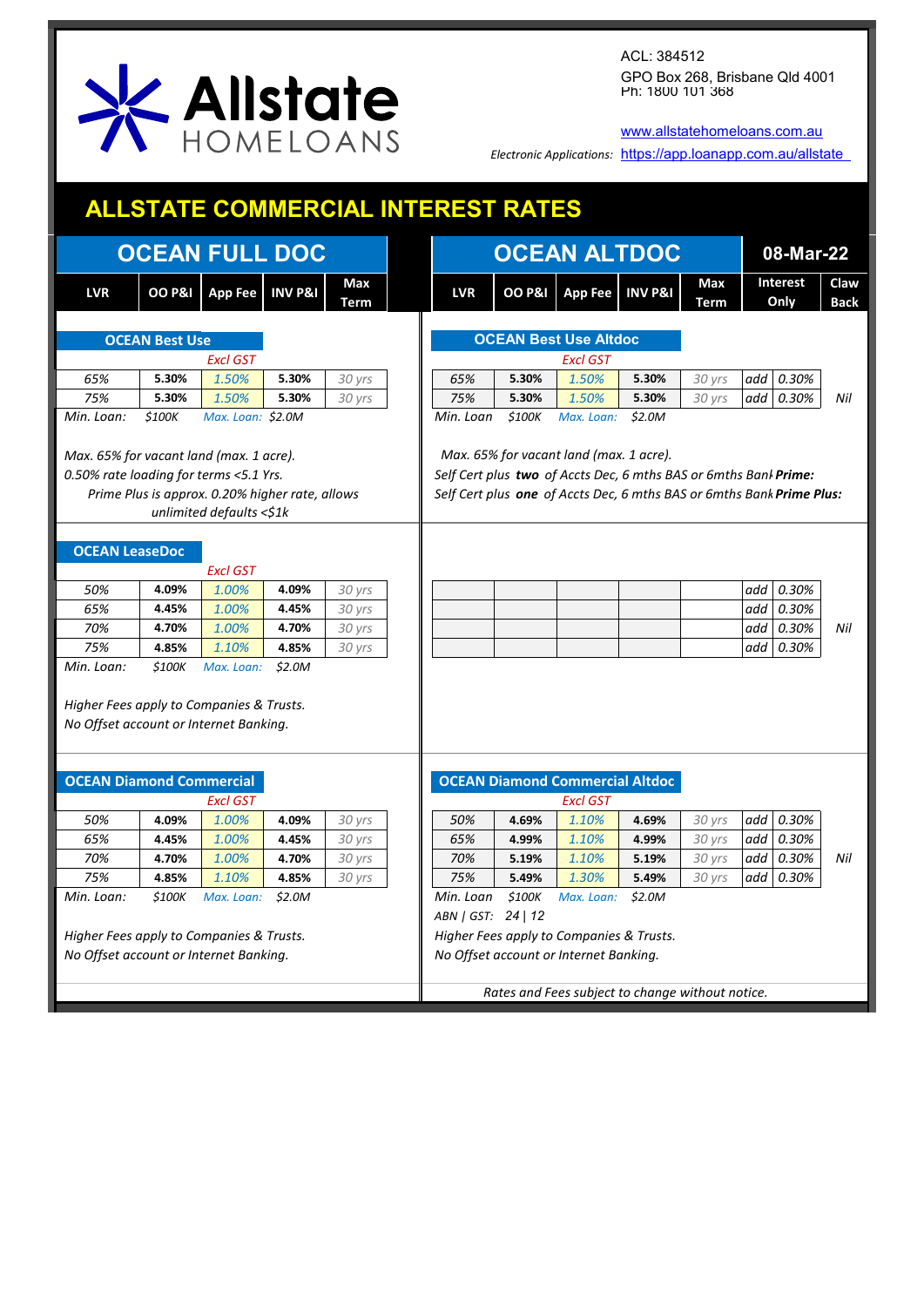

[www.allstatehomeloans.com.au](http://www.allstatehomeloans.com.au/)

*Electronic Applications:* <https://app.loanapp.com.au/allstate>

## **ALLSTATE COMMERCIAL INTEREST RATES**

| Claw<br>Max<br>Interest<br>Max<br>OO P&I   App Fee   INV P&I<br><b>OO P&amp;I</b><br>App Fee INV P&I<br><b>LVR</b><br><b>LVR</b><br>Only<br><b>Back</b><br>Term<br>Term<br><b>Excl GST</b><br><b>Excl GST</b><br><b>OCEAN NP Commercial Altdoc</b><br><b>OCEAN NP Commercial</b><br>4.99%<br>4.99%<br>1.10%<br>add 0.30%<br>50%<br>1.10%<br>30 yrs<br>50%<br>5.19%<br>5.19%<br>30 yrs<br>65%<br>1.10%<br>65%<br>30 yrs<br>add  <br>0.30%<br>5.19%<br>5.19%<br>30 yrs<br>5.59%<br>1.10%<br>5.59%<br>70%<br>5.39%<br>1.10%<br>5.39%<br>30 yrs<br>70%<br>5.99%<br>30 yrs<br>add  <br>0.30%<br>Nil<br>1.10%<br>5.99%<br>75%<br>Nil<br>5.94%<br>1.30%<br>5.94%<br>30 yrs<br>75%<br>6.29%<br>1.30%<br>6.29%<br>add  <br>0.30%<br>30 yrs<br>Min. Loan:<br>\$100K<br>\$2.0M<br>Min. Loan<br>\$100K<br>\$2.0M<br>Max. Loan:<br>Max. Loan:<br>ABN   GST: 12   6<br>Defaults <\$1,000 ignored (Paid or Unpaid)<br>Defaults <\$1,000 ignored (Paid or Unpaid)<br>Up to 2 defaults > $$1,000$ Paid > 1 Year ago.<br>Up to 2 defaults > $$1,000$ Paid > 1 Year ago.<br>Non-mortgage arrears <1 month paid allowed.<br>Non-mortgage arrears <1 month paid allowed.<br>Higher Fees apply to Companies & Trusts.<br>Higher Fees apply to Companies & Trusts.<br>No Offset account or Internet Banking.<br>No Offset account or Internet Banking.<br><b>Excl GST</b><br><b>Excl GST</b><br><b>OCEAN Retained Stock Altdoc (&lt;18m) - Commercial Security</b><br><b>OCEAN Retained Stock (&lt;18m) - Commercial Security</b><br>70%<br>1.50%<br>5.40%<br>70%<br>1.50%<br>5.40%<br>add 0.30%<br>n/a<br>n/a<br>30 yrs<br>30 yrs<br>\$100K<br>\$100K<br>Min. Loan<br>Min. Loan:<br>Max. Loan: \$2.0M<br>Max. Loan: \$2.0M<br>Commercial security attracts 0.50% rate loading on Resi<br>Commercial security attracts 0.50% rate loading on Resi<br><b>OCEAN Retained Stock - Dev Loan Refi</b><br><b>OCEAN Retained Stock Altdoc - Dev Loan Refi</b><br>n/a<br>n/a<br>70%<br>1.50%<br>6.00%<br>70%<br>1.50%<br>6.00%<br>add $0.30%$<br>30 yrs<br>30 yrs<br>Min. Loan:<br>\$100K<br>\$2.0M<br>Min. Loan<br>\$100K<br>\$2.0M<br>Max. Loan:<br>Max. Loan:<br>\$2m max. exposure per individual and development.<br>\$2m max. exposure per individual and development.<br>Self Cert Declaration + 2 others - Accts Dec + 6 mths BAS or Bank Statements.<br>Max. 50% retained stock for >5 units in a development.<br>Max. 50% retained stock for >5 units in a development.<br>0.50% rate loading for terms <5.1 Yrs.<br>0.50% rate loading for terms <5.1 Yrs.<br>Cat 1 locations only.<br>Cat 1 locations only.<br><b>Excl GST</b><br><b>OCEAN SMSF - Commercial</b><br>4.60%<br>4.60%<br>65%<br>1.10%<br>30 yrs<br>4.85%<br>4.85%<br>70%<br>1.10%<br>Nil<br>30 yrs<br>5.15%<br>5.15%<br>75%<br>1.10%<br>30 yrs<br>Min. Loan:<br><i><b>\$150K</b></i><br>Max. Loan: \$2.0M<br>5% Liquidity required of SMSF Debt position (balance of outstanding loans)<br>Confirmation of current investment strategy from a suitrably qualified individual.<br>Min. 1.25x Interest Coverage.<br>Rates and Fees subject to change without notice. | <b>OCEAN FULL DOC</b> |  |  |  |  |  | <b>OCEAN ALTDOC</b> |  |  |  |  |  | 08-Mar-22 |  |  |  |  |  |
|--------------------------------------------------------------------------------------------------------------------------------------------------------------------------------------------------------------------------------------------------------------------------------------------------------------------------------------------------------------------------------------------------------------------------------------------------------------------------------------------------------------------------------------------------------------------------------------------------------------------------------------------------------------------------------------------------------------------------------------------------------------------------------------------------------------------------------------------------------------------------------------------------------------------------------------------------------------------------------------------------------------------------------------------------------------------------------------------------------------------------------------------------------------------------------------------------------------------------------------------------------------------------------------------------------------------------------------------------------------------------------------------------------------------------------------------------------------------------------------------------------------------------------------------------------------------------------------------------------------------------------------------------------------------------------------------------------------------------------------------------------------------------------------------------------------------------------------------------------------------------------------------------------------------------------------------------------------------------------------------------------------------------------------------------------------------------------------------------------------------------------------------------------------------------------------------------------------------------------------------------------------------------------------------------------------------------------------------------------------------------------------------------------------------------------------------------------------------------------------------------------------------------------------------------------------------------------------------------------------------------------------------------------------------------------------------------------------------------------------------------------------------------------------------------------------------------------------------------------------------------------------------------------------------------------------------------------------------------------------------------------------------------------------------------------------------------------------------------------------|-----------------------|--|--|--|--|--|---------------------|--|--|--|--|--|-----------|--|--|--|--|--|
|                                                                                                                                                                                                                                                                                                                                                                                                                                                                                                                                                                                                                                                                                                                                                                                                                                                                                                                                                                                                                                                                                                                                                                                                                                                                                                                                                                                                                                                                                                                                                                                                                                                                                                                                                                                                                                                                                                                                                                                                                                                                                                                                                                                                                                                                                                                                                                                                                                                                                                                                                                                                                                                                                                                                                                                                                                                                                                                                                                                                                                                                                                              |                       |  |  |  |  |  |                     |  |  |  |  |  |           |  |  |  |  |  |
|                                                                                                                                                                                                                                                                                                                                                                                                                                                                                                                                                                                                                                                                                                                                                                                                                                                                                                                                                                                                                                                                                                                                                                                                                                                                                                                                                                                                                                                                                                                                                                                                                                                                                                                                                                                                                                                                                                                                                                                                                                                                                                                                                                                                                                                                                                                                                                                                                                                                                                                                                                                                                                                                                                                                                                                                                                                                                                                                                                                                                                                                                                              |                       |  |  |  |  |  |                     |  |  |  |  |  |           |  |  |  |  |  |
|                                                                                                                                                                                                                                                                                                                                                                                                                                                                                                                                                                                                                                                                                                                                                                                                                                                                                                                                                                                                                                                                                                                                                                                                                                                                                                                                                                                                                                                                                                                                                                                                                                                                                                                                                                                                                                                                                                                                                                                                                                                                                                                                                                                                                                                                                                                                                                                                                                                                                                                                                                                                                                                                                                                                                                                                                                                                                                                                                                                                                                                                                                              |                       |  |  |  |  |  |                     |  |  |  |  |  |           |  |  |  |  |  |
|                                                                                                                                                                                                                                                                                                                                                                                                                                                                                                                                                                                                                                                                                                                                                                                                                                                                                                                                                                                                                                                                                                                                                                                                                                                                                                                                                                                                                                                                                                                                                                                                                                                                                                                                                                                                                                                                                                                                                                                                                                                                                                                                                                                                                                                                                                                                                                                                                                                                                                                                                                                                                                                                                                                                                                                                                                                                                                                                                                                                                                                                                                              |                       |  |  |  |  |  |                     |  |  |  |  |  |           |  |  |  |  |  |
|                                                                                                                                                                                                                                                                                                                                                                                                                                                                                                                                                                                                                                                                                                                                                                                                                                                                                                                                                                                                                                                                                                                                                                                                                                                                                                                                                                                                                                                                                                                                                                                                                                                                                                                                                                                                                                                                                                                                                                                                                                                                                                                                                                                                                                                                                                                                                                                                                                                                                                                                                                                                                                                                                                                                                                                                                                                                                                                                                                                                                                                                                                              |                       |  |  |  |  |  |                     |  |  |  |  |  |           |  |  |  |  |  |
|                                                                                                                                                                                                                                                                                                                                                                                                                                                                                                                                                                                                                                                                                                                                                                                                                                                                                                                                                                                                                                                                                                                                                                                                                                                                                                                                                                                                                                                                                                                                                                                                                                                                                                                                                                                                                                                                                                                                                                                                                                                                                                                                                                                                                                                                                                                                                                                                                                                                                                                                                                                                                                                                                                                                                                                                                                                                                                                                                                                                                                                                                                              |                       |  |  |  |  |  |                     |  |  |  |  |  |           |  |  |  |  |  |
|                                                                                                                                                                                                                                                                                                                                                                                                                                                                                                                                                                                                                                                                                                                                                                                                                                                                                                                                                                                                                                                                                                                                                                                                                                                                                                                                                                                                                                                                                                                                                                                                                                                                                                                                                                                                                                                                                                                                                                                                                                                                                                                                                                                                                                                                                                                                                                                                                                                                                                                                                                                                                                                                                                                                                                                                                                                                                                                                                                                                                                                                                                              |                       |  |  |  |  |  |                     |  |  |  |  |  |           |  |  |  |  |  |
|                                                                                                                                                                                                                                                                                                                                                                                                                                                                                                                                                                                                                                                                                                                                                                                                                                                                                                                                                                                                                                                                                                                                                                                                                                                                                                                                                                                                                                                                                                                                                                                                                                                                                                                                                                                                                                                                                                                                                                                                                                                                                                                                                                                                                                                                                                                                                                                                                                                                                                                                                                                                                                                                                                                                                                                                                                                                                                                                                                                                                                                                                                              |                       |  |  |  |  |  |                     |  |  |  |  |  |           |  |  |  |  |  |
|                                                                                                                                                                                                                                                                                                                                                                                                                                                                                                                                                                                                                                                                                                                                                                                                                                                                                                                                                                                                                                                                                                                                                                                                                                                                                                                                                                                                                                                                                                                                                                                                                                                                                                                                                                                                                                                                                                                                                                                                                                                                                                                                                                                                                                                                                                                                                                                                                                                                                                                                                                                                                                                                                                                                                                                                                                                                                                                                                                                                                                                                                                              |                       |  |  |  |  |  |                     |  |  |  |  |  |           |  |  |  |  |  |
|                                                                                                                                                                                                                                                                                                                                                                                                                                                                                                                                                                                                                                                                                                                                                                                                                                                                                                                                                                                                                                                                                                                                                                                                                                                                                                                                                                                                                                                                                                                                                                                                                                                                                                                                                                                                                                                                                                                                                                                                                                                                                                                                                                                                                                                                                                                                                                                                                                                                                                                                                                                                                                                                                                                                                                                                                                                                                                                                                                                                                                                                                                              |                       |  |  |  |  |  |                     |  |  |  |  |  |           |  |  |  |  |  |
|                                                                                                                                                                                                                                                                                                                                                                                                                                                                                                                                                                                                                                                                                                                                                                                                                                                                                                                                                                                                                                                                                                                                                                                                                                                                                                                                                                                                                                                                                                                                                                                                                                                                                                                                                                                                                                                                                                                                                                                                                                                                                                                                                                                                                                                                                                                                                                                                                                                                                                                                                                                                                                                                                                                                                                                                                                                                                                                                                                                                                                                                                                              |                       |  |  |  |  |  |                     |  |  |  |  |  |           |  |  |  |  |  |
|                                                                                                                                                                                                                                                                                                                                                                                                                                                                                                                                                                                                                                                                                                                                                                                                                                                                                                                                                                                                                                                                                                                                                                                                                                                                                                                                                                                                                                                                                                                                                                                                                                                                                                                                                                                                                                                                                                                                                                                                                                                                                                                                                                                                                                                                                                                                                                                                                                                                                                                                                                                                                                                                                                                                                                                                                                                                                                                                                                                                                                                                                                              |                       |  |  |  |  |  |                     |  |  |  |  |  |           |  |  |  |  |  |
|                                                                                                                                                                                                                                                                                                                                                                                                                                                                                                                                                                                                                                                                                                                                                                                                                                                                                                                                                                                                                                                                                                                                                                                                                                                                                                                                                                                                                                                                                                                                                                                                                                                                                                                                                                                                                                                                                                                                                                                                                                                                                                                                                                                                                                                                                                                                                                                                                                                                                                                                                                                                                                                                                                                                                                                                                                                                                                                                                                                                                                                                                                              |                       |  |  |  |  |  |                     |  |  |  |  |  |           |  |  |  |  |  |
|                                                                                                                                                                                                                                                                                                                                                                                                                                                                                                                                                                                                                                                                                                                                                                                                                                                                                                                                                                                                                                                                                                                                                                                                                                                                                                                                                                                                                                                                                                                                                                                                                                                                                                                                                                                                                                                                                                                                                                                                                                                                                                                                                                                                                                                                                                                                                                                                                                                                                                                                                                                                                                                                                                                                                                                                                                                                                                                                                                                                                                                                                                              |                       |  |  |  |  |  |                     |  |  |  |  |  |           |  |  |  |  |  |
|                                                                                                                                                                                                                                                                                                                                                                                                                                                                                                                                                                                                                                                                                                                                                                                                                                                                                                                                                                                                                                                                                                                                                                                                                                                                                                                                                                                                                                                                                                                                                                                                                                                                                                                                                                                                                                                                                                                                                                                                                                                                                                                                                                                                                                                                                                                                                                                                                                                                                                                                                                                                                                                                                                                                                                                                                                                                                                                                                                                                                                                                                                              |                       |  |  |  |  |  |                     |  |  |  |  |  |           |  |  |  |  |  |
|                                                                                                                                                                                                                                                                                                                                                                                                                                                                                                                                                                                                                                                                                                                                                                                                                                                                                                                                                                                                                                                                                                                                                                                                                                                                                                                                                                                                                                                                                                                                                                                                                                                                                                                                                                                                                                                                                                                                                                                                                                                                                                                                                                                                                                                                                                                                                                                                                                                                                                                                                                                                                                                                                                                                                                                                                                                                                                                                                                                                                                                                                                              |                       |  |  |  |  |  |                     |  |  |  |  |  |           |  |  |  |  |  |
|                                                                                                                                                                                                                                                                                                                                                                                                                                                                                                                                                                                                                                                                                                                                                                                                                                                                                                                                                                                                                                                                                                                                                                                                                                                                                                                                                                                                                                                                                                                                                                                                                                                                                                                                                                                                                                                                                                                                                                                                                                                                                                                                                                                                                                                                                                                                                                                                                                                                                                                                                                                                                                                                                                                                                                                                                                                                                                                                                                                                                                                                                                              |                       |  |  |  |  |  |                     |  |  |  |  |  |           |  |  |  |  |  |
|                                                                                                                                                                                                                                                                                                                                                                                                                                                                                                                                                                                                                                                                                                                                                                                                                                                                                                                                                                                                                                                                                                                                                                                                                                                                                                                                                                                                                                                                                                                                                                                                                                                                                                                                                                                                                                                                                                                                                                                                                                                                                                                                                                                                                                                                                                                                                                                                                                                                                                                                                                                                                                                                                                                                                                                                                                                                                                                                                                                                                                                                                                              |                       |  |  |  |  |  |                     |  |  |  |  |  |           |  |  |  |  |  |
|                                                                                                                                                                                                                                                                                                                                                                                                                                                                                                                                                                                                                                                                                                                                                                                                                                                                                                                                                                                                                                                                                                                                                                                                                                                                                                                                                                                                                                                                                                                                                                                                                                                                                                                                                                                                                                                                                                                                                                                                                                                                                                                                                                                                                                                                                                                                                                                                                                                                                                                                                                                                                                                                                                                                                                                                                                                                                                                                                                                                                                                                                                              |                       |  |  |  |  |  |                     |  |  |  |  |  |           |  |  |  |  |  |
|                                                                                                                                                                                                                                                                                                                                                                                                                                                                                                                                                                                                                                                                                                                                                                                                                                                                                                                                                                                                                                                                                                                                                                                                                                                                                                                                                                                                                                                                                                                                                                                                                                                                                                                                                                                                                                                                                                                                                                                                                                                                                                                                                                                                                                                                                                                                                                                                                                                                                                                                                                                                                                                                                                                                                                                                                                                                                                                                                                                                                                                                                                              |                       |  |  |  |  |  |                     |  |  |  |  |  |           |  |  |  |  |  |
|                                                                                                                                                                                                                                                                                                                                                                                                                                                                                                                                                                                                                                                                                                                                                                                                                                                                                                                                                                                                                                                                                                                                                                                                                                                                                                                                                                                                                                                                                                                                                                                                                                                                                                                                                                                                                                                                                                                                                                                                                                                                                                                                                                                                                                                                                                                                                                                                                                                                                                                                                                                                                                                                                                                                                                                                                                                                                                                                                                                                                                                                                                              |                       |  |  |  |  |  |                     |  |  |  |  |  |           |  |  |  |  |  |
|                                                                                                                                                                                                                                                                                                                                                                                                                                                                                                                                                                                                                                                                                                                                                                                                                                                                                                                                                                                                                                                                                                                                                                                                                                                                                                                                                                                                                                                                                                                                                                                                                                                                                                                                                                                                                                                                                                                                                                                                                                                                                                                                                                                                                                                                                                                                                                                                                                                                                                                                                                                                                                                                                                                                                                                                                                                                                                                                                                                                                                                                                                              |                       |  |  |  |  |  |                     |  |  |  |  |  |           |  |  |  |  |  |
|                                                                                                                                                                                                                                                                                                                                                                                                                                                                                                                                                                                                                                                                                                                                                                                                                                                                                                                                                                                                                                                                                                                                                                                                                                                                                                                                                                                                                                                                                                                                                                                                                                                                                                                                                                                                                                                                                                                                                                                                                                                                                                                                                                                                                                                                                                                                                                                                                                                                                                                                                                                                                                                                                                                                                                                                                                                                                                                                                                                                                                                                                                              |                       |  |  |  |  |  |                     |  |  |  |  |  |           |  |  |  |  |  |
|                                                                                                                                                                                                                                                                                                                                                                                                                                                                                                                                                                                                                                                                                                                                                                                                                                                                                                                                                                                                                                                                                                                                                                                                                                                                                                                                                                                                                                                                                                                                                                                                                                                                                                                                                                                                                                                                                                                                                                                                                                                                                                                                                                                                                                                                                                                                                                                                                                                                                                                                                                                                                                                                                                                                                                                                                                                                                                                                                                                                                                                                                                              |                       |  |  |  |  |  |                     |  |  |  |  |  |           |  |  |  |  |  |
|                                                                                                                                                                                                                                                                                                                                                                                                                                                                                                                                                                                                                                                                                                                                                                                                                                                                                                                                                                                                                                                                                                                                                                                                                                                                                                                                                                                                                                                                                                                                                                                                                                                                                                                                                                                                                                                                                                                                                                                                                                                                                                                                                                                                                                                                                                                                                                                                                                                                                                                                                                                                                                                                                                                                                                                                                                                                                                                                                                                                                                                                                                              |                       |  |  |  |  |  |                     |  |  |  |  |  |           |  |  |  |  |  |
|                                                                                                                                                                                                                                                                                                                                                                                                                                                                                                                                                                                                                                                                                                                                                                                                                                                                                                                                                                                                                                                                                                                                                                                                                                                                                                                                                                                                                                                                                                                                                                                                                                                                                                                                                                                                                                                                                                                                                                                                                                                                                                                                                                                                                                                                                                                                                                                                                                                                                                                                                                                                                                                                                                                                                                                                                                                                                                                                                                                                                                                                                                              |                       |  |  |  |  |  |                     |  |  |  |  |  |           |  |  |  |  |  |
|                                                                                                                                                                                                                                                                                                                                                                                                                                                                                                                                                                                                                                                                                                                                                                                                                                                                                                                                                                                                                                                                                                                                                                                                                                                                                                                                                                                                                                                                                                                                                                                                                                                                                                                                                                                                                                                                                                                                                                                                                                                                                                                                                                                                                                                                                                                                                                                                                                                                                                                                                                                                                                                                                                                                                                                                                                                                                                                                                                                                                                                                                                              |                       |  |  |  |  |  |                     |  |  |  |  |  |           |  |  |  |  |  |
|                                                                                                                                                                                                                                                                                                                                                                                                                                                                                                                                                                                                                                                                                                                                                                                                                                                                                                                                                                                                                                                                                                                                                                                                                                                                                                                                                                                                                                                                                                                                                                                                                                                                                                                                                                                                                                                                                                                                                                                                                                                                                                                                                                                                                                                                                                                                                                                                                                                                                                                                                                                                                                                                                                                                                                                                                                                                                                                                                                                                                                                                                                              |                       |  |  |  |  |  |                     |  |  |  |  |  |           |  |  |  |  |  |
|                                                                                                                                                                                                                                                                                                                                                                                                                                                                                                                                                                                                                                                                                                                                                                                                                                                                                                                                                                                                                                                                                                                                                                                                                                                                                                                                                                                                                                                                                                                                                                                                                                                                                                                                                                                                                                                                                                                                                                                                                                                                                                                                                                                                                                                                                                                                                                                                                                                                                                                                                                                                                                                                                                                                                                                                                                                                                                                                                                                                                                                                                                              |                       |  |  |  |  |  |                     |  |  |  |  |  |           |  |  |  |  |  |
|                                                                                                                                                                                                                                                                                                                                                                                                                                                                                                                                                                                                                                                                                                                                                                                                                                                                                                                                                                                                                                                                                                                                                                                                                                                                                                                                                                                                                                                                                                                                                                                                                                                                                                                                                                                                                                                                                                                                                                                                                                                                                                                                                                                                                                                                                                                                                                                                                                                                                                                                                                                                                                                                                                                                                                                                                                                                                                                                                                                                                                                                                                              |                       |  |  |  |  |  |                     |  |  |  |  |  |           |  |  |  |  |  |
|                                                                                                                                                                                                                                                                                                                                                                                                                                                                                                                                                                                                                                                                                                                                                                                                                                                                                                                                                                                                                                                                                                                                                                                                                                                                                                                                                                                                                                                                                                                                                                                                                                                                                                                                                                                                                                                                                                                                                                                                                                                                                                                                                                                                                                                                                                                                                                                                                                                                                                                                                                                                                                                                                                                                                                                                                                                                                                                                                                                                                                                                                                              |                       |  |  |  |  |  |                     |  |  |  |  |  |           |  |  |  |  |  |
|                                                                                                                                                                                                                                                                                                                                                                                                                                                                                                                                                                                                                                                                                                                                                                                                                                                                                                                                                                                                                                                                                                                                                                                                                                                                                                                                                                                                                                                                                                                                                                                                                                                                                                                                                                                                                                                                                                                                                                                                                                                                                                                                                                                                                                                                                                                                                                                                                                                                                                                                                                                                                                                                                                                                                                                                                                                                                                                                                                                                                                                                                                              |                       |  |  |  |  |  |                     |  |  |  |  |  |           |  |  |  |  |  |
|                                                                                                                                                                                                                                                                                                                                                                                                                                                                                                                                                                                                                                                                                                                                                                                                                                                                                                                                                                                                                                                                                                                                                                                                                                                                                                                                                                                                                                                                                                                                                                                                                                                                                                                                                                                                                                                                                                                                                                                                                                                                                                                                                                                                                                                                                                                                                                                                                                                                                                                                                                                                                                                                                                                                                                                                                                                                                                                                                                                                                                                                                                              |                       |  |  |  |  |  |                     |  |  |  |  |  |           |  |  |  |  |  |
|                                                                                                                                                                                                                                                                                                                                                                                                                                                                                                                                                                                                                                                                                                                                                                                                                                                                                                                                                                                                                                                                                                                                                                                                                                                                                                                                                                                                                                                                                                                                                                                                                                                                                                                                                                                                                                                                                                                                                                                                                                                                                                                                                                                                                                                                                                                                                                                                                                                                                                                                                                                                                                                                                                                                                                                                                                                                                                                                                                                                                                                                                                              |                       |  |  |  |  |  |                     |  |  |  |  |  |           |  |  |  |  |  |
|                                                                                                                                                                                                                                                                                                                                                                                                                                                                                                                                                                                                                                                                                                                                                                                                                                                                                                                                                                                                                                                                                                                                                                                                                                                                                                                                                                                                                                                                                                                                                                                                                                                                                                                                                                                                                                                                                                                                                                                                                                                                                                                                                                                                                                                                                                                                                                                                                                                                                                                                                                                                                                                                                                                                                                                                                                                                                                                                                                                                                                                                                                              |                       |  |  |  |  |  |                     |  |  |  |  |  |           |  |  |  |  |  |
|                                                                                                                                                                                                                                                                                                                                                                                                                                                                                                                                                                                                                                                                                                                                                                                                                                                                                                                                                                                                                                                                                                                                                                                                                                                                                                                                                                                                                                                                                                                                                                                                                                                                                                                                                                                                                                                                                                                                                                                                                                                                                                                                                                                                                                                                                                                                                                                                                                                                                                                                                                                                                                                                                                                                                                                                                                                                                                                                                                                                                                                                                                              |                       |  |  |  |  |  |                     |  |  |  |  |  |           |  |  |  |  |  |
|                                                                                                                                                                                                                                                                                                                                                                                                                                                                                                                                                                                                                                                                                                                                                                                                                                                                                                                                                                                                                                                                                                                                                                                                                                                                                                                                                                                                                                                                                                                                                                                                                                                                                                                                                                                                                                                                                                                                                                                                                                                                                                                                                                                                                                                                                                                                                                                                                                                                                                                                                                                                                                                                                                                                                                                                                                                                                                                                                                                                                                                                                                              |                       |  |  |  |  |  |                     |  |  |  |  |  |           |  |  |  |  |  |
|                                                                                                                                                                                                                                                                                                                                                                                                                                                                                                                                                                                                                                                                                                                                                                                                                                                                                                                                                                                                                                                                                                                                                                                                                                                                                                                                                                                                                                                                                                                                                                                                                                                                                                                                                                                                                                                                                                                                                                                                                                                                                                                                                                                                                                                                                                                                                                                                                                                                                                                                                                                                                                                                                                                                                                                                                                                                                                                                                                                                                                                                                                              |                       |  |  |  |  |  |                     |  |  |  |  |  |           |  |  |  |  |  |
|                                                                                                                                                                                                                                                                                                                                                                                                                                                                                                                                                                                                                                                                                                                                                                                                                                                                                                                                                                                                                                                                                                                                                                                                                                                                                                                                                                                                                                                                                                                                                                                                                                                                                                                                                                                                                                                                                                                                                                                                                                                                                                                                                                                                                                                                                                                                                                                                                                                                                                                                                                                                                                                                                                                                                                                                                                                                                                                                                                                                                                                                                                              |                       |  |  |  |  |  |                     |  |  |  |  |  |           |  |  |  |  |  |
|                                                                                                                                                                                                                                                                                                                                                                                                                                                                                                                                                                                                                                                                                                                                                                                                                                                                                                                                                                                                                                                                                                                                                                                                                                                                                                                                                                                                                                                                                                                                                                                                                                                                                                                                                                                                                                                                                                                                                                                                                                                                                                                                                                                                                                                                                                                                                                                                                                                                                                                                                                                                                                                                                                                                                                                                                                                                                                                                                                                                                                                                                                              |                       |  |  |  |  |  |                     |  |  |  |  |  |           |  |  |  |  |  |
|                                                                                                                                                                                                                                                                                                                                                                                                                                                                                                                                                                                                                                                                                                                                                                                                                                                                                                                                                                                                                                                                                                                                                                                                                                                                                                                                                                                                                                                                                                                                                                                                                                                                                                                                                                                                                                                                                                                                                                                                                                                                                                                                                                                                                                                                                                                                                                                                                                                                                                                                                                                                                                                                                                                                                                                                                                                                                                                                                                                                                                                                                                              |                       |  |  |  |  |  |                     |  |  |  |  |  |           |  |  |  |  |  |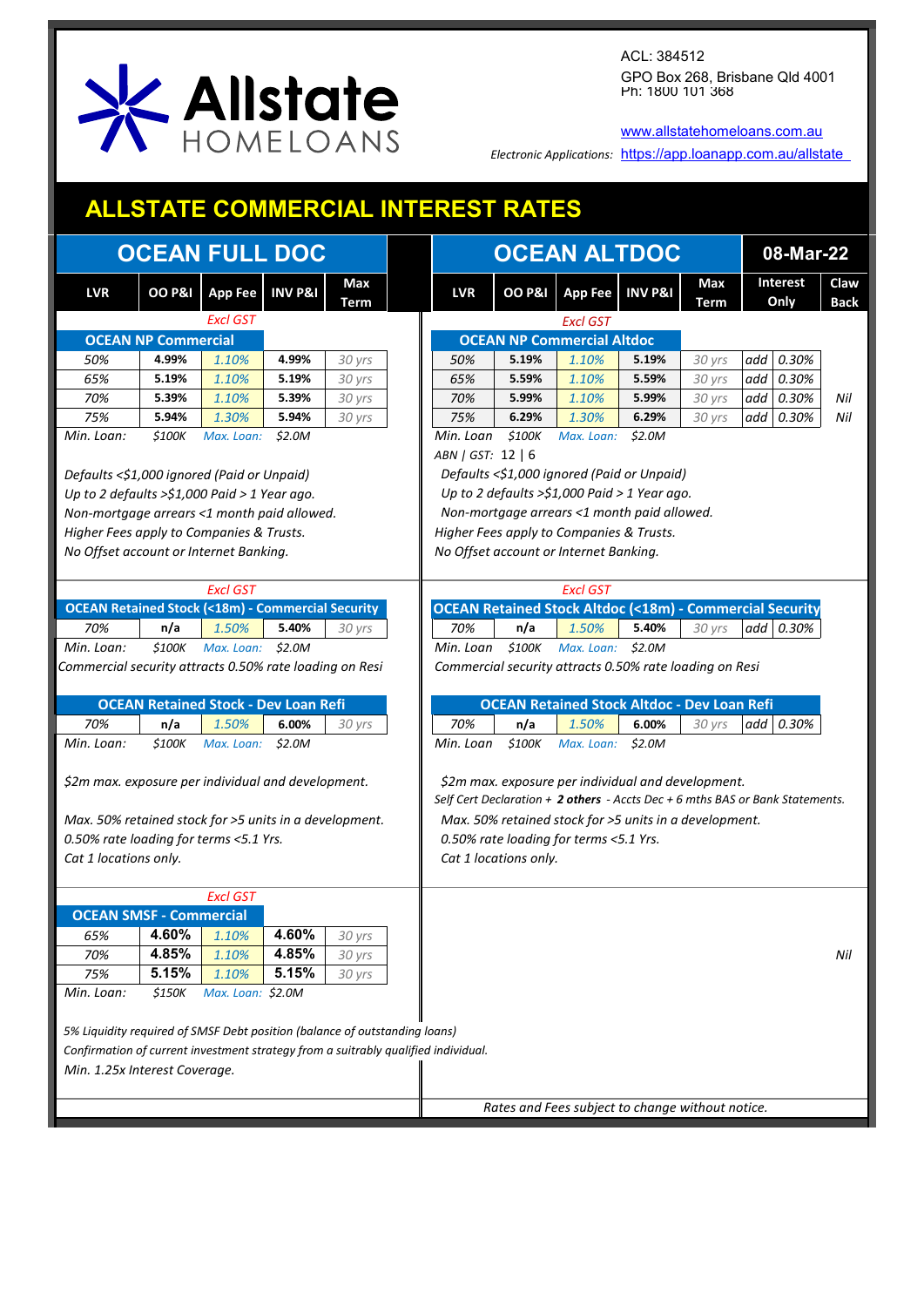

[www.allstatehomeloans.com.au](http://www.allstatehomeloans.com.au/)

*Electronic Applications:* <https://app.loanapp.com.au/allstate>

## **ALLSTATE COMMERCIAL INTEREST RATES**

| <b>PURPLE FULL DOC</b>                                                                                                                                                                                                                                                                                                                                                                                                                                                                                                                                                                                                                                          | <b>PURPLE ALTDOC</b> | 08-Mar-22                                        |                    |                    |                                                               |          |                                                     |                    |                                                         |                                                                            |                     |  |  |  |  |  |
|-----------------------------------------------------------------------------------------------------------------------------------------------------------------------------------------------------------------------------------------------------------------------------------------------------------------------------------------------------------------------------------------------------------------------------------------------------------------------------------------------------------------------------------------------------------------------------------------------------------------------------------------------------------------|----------------------|--------------------------------------------------|--------------------|--------------------|---------------------------------------------------------------|----------|-----------------------------------------------------|--------------------|---------------------------------------------------------|----------------------------------------------------------------------------|---------------------|--|--|--|--|--|
| <b>LVR</b>                                                                                                                                                                                                                                                                                                                                                                                                                                                                                                                                                                                                                                                      | <b>OO P&amp;I</b>    | <b>App Fee</b>                                   | <b>INV P&amp;I</b> | Max<br><b>Term</b> | <b>LVR</b>                                                    |          | OO P&I App Fee                                      | <b>INV P&amp;I</b> | Max<br><b>Term</b>                                      | Interest<br>Only                                                           | Claw<br><b>Back</b> |  |  |  |  |  |
|                                                                                                                                                                                                                                                                                                                                                                                                                                                                                                                                                                                                                                                                 |                      | <b>Excl GST</b>                                  |                    |                    |                                                               |          | <b>Excl GST</b>                                     |                    |                                                         |                                                                            |                     |  |  |  |  |  |
| <b>PURPLE Commercial Clear</b>                                                                                                                                                                                                                                                                                                                                                                                                                                                                                                                                                                                                                                  |                      |                                                  |                    |                    |                                                               |          | <b>PURPLE Commercial Clear Altdoc</b>               |                    |                                                         |                                                                            |                     |  |  |  |  |  |
| 60%                                                                                                                                                                                                                                                                                                                                                                                                                                                                                                                                                                                                                                                             | 4.49%                | 1.50%                                            | 4.49%              | 30 Yrs             | 60%                                                           | 5.09%    | 1.50%                                               | 5.09%              | 30 Yrs                                                  |                                                                            |                     |  |  |  |  |  |
| 65%                                                                                                                                                                                                                                                                                                                                                                                                                                                                                                                                                                                                                                                             | 4.69%                | 1.50%                                            | 4.69%              | 30 Yrs             | 65%                                                           | 5.39%    | 1.50%                                               | 5.39%              | 30 Yrs                                                  | Yes                                                                        | Nil                 |  |  |  |  |  |
| 70%                                                                                                                                                                                                                                                                                                                                                                                                                                                                                                                                                                                                                                                             | 4.79%                | 1.50%                                            | 4.79%              | 30 Yrs             | 70%                                                           | 5.49%    | 1.50%                                               | 5.49%              | 30 Yrs                                                  |                                                                            |                     |  |  |  |  |  |
| 75%                                                                                                                                                                                                                                                                                                                                                                                                                                                                                                                                                                                                                                                             | 4.99%                | 1.50%                                            | 4.99%              | 30 Yrs             | 75%                                                           | 5.59%    | 1.50%                                               | 5.59%              | 30 Yrs                                                  |                                                                            |                     |  |  |  |  |  |
| Min. Loan:                                                                                                                                                                                                                                                                                                                                                                                                                                                                                                                                                                                                                                                      | \$100K               | Max. Loan: \$3.0M                                |                    |                    | Min. Loan \$100K                                              |          | Max. Loan: \$3.0M                                   |                    |                                                         |                                                                            |                     |  |  |  |  |  |
|                                                                                                                                                                                                                                                                                                                                                                                                                                                                                                                                                                                                                                                                 |                      |                                                  |                    |                    | Accountants Declaration or 12 mths ATO lodged BAS Statements. |          |                                                     |                    |                                                         |                                                                            |                     |  |  |  |  |  |
|                                                                                                                                                                                                                                                                                                                                                                                                                                                                                                                                                                                                                                                                 |                      |                                                  |                    |                    | No Annual Reviews or Revaluations.                            |          |                                                     |                    |                                                         |                                                                            |                     |  |  |  |  |  |
|                                                                                                                                                                                                                                                                                                                                                                                                                                                                                                                                                                                                                                                                 |                      |                                                  |                    |                    | No loading for Purple Commercial Investment or Interest Only. |          |                                                     |                    |                                                         |                                                                            |                     |  |  |  |  |  |
|                                                                                                                                                                                                                                                                                                                                                                                                                                                                                                                                                                                                                                                                 |                      |                                                  |                    |                    |                                                               |          |                                                     |                    | Cash out OK - Non-Business component cannot exceed 49%. |                                                                            |                     |  |  |  |  |  |
|                                                                                                                                                                                                                                                                                                                                                                                                                                                                                                                                                                                                                                                                 |                      |                                                  |                    |                    |                                                               |          | ERF can be waived by paying a higher interest rate. |                    |                                                         |                                                                            |                     |  |  |  |  |  |
|                                                                                                                                                                                                                                                                                                                                                                                                                                                                                                                                                                                                                                                                 |                      |                                                  |                    |                    |                                                               |          | No Offset account or Internet Banking.              |                    |                                                         |                                                                            |                     |  |  |  |  |  |
|                                                                                                                                                                                                                                                                                                                                                                                                                                                                                                                                                                                                                                                                 |                      |                                                  |                    |                    |                                                               |          |                                                     |                    |                                                         |                                                                            |                     |  |  |  |  |  |
|                                                                                                                                                                                                                                                                                                                                                                                                                                                                                                                                                                                                                                                                 |                      |                                                  |                    |                    |                                                               |          |                                                     |                    |                                                         |                                                                            |                     |  |  |  |  |  |
|                                                                                                                                                                                                                                                                                                                                                                                                                                                                                                                                                                                                                                                                 |                      | <b>PURPLE Construction - Multiple Properties</b> |                    |                    |                                                               |          | <b>PURPLE Construction - Multiple Properties</b>    |                    |                                                         |                                                                            |                     |  |  |  |  |  |
|                                                                                                                                                                                                                                                                                                                                                                                                                                                                                                                                                                                                                                                                 | Int Only             | <b>Excl GST</b>                                  | Int Only           |                    |                                                               | Int Only | <b>Excl GST</b>                                     | <b>Int Only</b>    |                                                         |                                                                            |                     |  |  |  |  |  |
| 70%                                                                                                                                                                                                                                                                                                                                                                                                                                                                                                                                                                                                                                                             | 7.49%                | 1.65%                                            | 7.49%              | $1-2$ Yrs          | 70%                                                           | 7.49%    | 1.65%                                               | 7.49%              | $1-2$ Yrs                                               | Yes                                                                        | Nil                 |  |  |  |  |  |
| Min. Loan:                                                                                                                                                                                                                                                                                                                                                                                                                                                                                                                                                                                                                                                      | <i><b>\$300K</b></i> | Max. Loan \$5.0M                                 |                    |                    | Min. Loan \$300K                                              |          | Max. Loan \$5.0M                                    |                    |                                                         |                                                                            |                     |  |  |  |  |  |
| 65%                                                                                                                                                                                                                                                                                                                                                                                                                                                                                                                                                                                                                                                             | 7.99%                | 1.65%                                            | 7.99%              | $1-2$ Yrs          | 65%                                                           | 7.99%    | 1.65%                                               | 7.99%              | $1-2$ Yrs                                               | Yes                                                                        | Nil                 |  |  |  |  |  |
| Min. Loan:                                                                                                                                                                                                                                                                                                                                                                                                                                                                                                                                                                                                                                                      | \$5.0M               | Max. Loan \$15.0M                                |                    |                    | Min. Loan \$5.0M                                              |          | Max. Loan \$15.0M                                   |                    |                                                         |                                                                            |                     |  |  |  |  |  |
| Int Only for 12 mths construction period, then reverts<br>Max. Loan \$5.0m to 70% LVR or \$15m to 65% LVR.                                                                                                                                                                                                                                                                                                                                                                                                                                                                                                                                                      |                      | to applicable rate.                              |                    |                    | 1 Year ABN.                                                   |          | Max. Loan \$5.0m to 70% LVR or \$15m to 65% LVR.    |                    |                                                         | Int Only for 12 mths construction period, then reverts to applicable rate. |                     |  |  |  |  |  |
|                                                                                                                                                                                                                                                                                                                                                                                                                                                                                                                                                                                                                                                                 |                      |                                                  |                    |                    |                                                               |          |                                                     |                    |                                                         |                                                                            |                     |  |  |  |  |  |
| <b>PURPLE LEASEDOC</b>                                                                                                                                                                                                                                                                                                                                                                                                                                                                                                                                                                                                                                          |                      | <b>Excl GST</b>                                  |                    |                    |                                                               |          |                                                     |                    |                                                         |                                                                            |                     |  |  |  |  |  |
| 60%                                                                                                                                                                                                                                                                                                                                                                                                                                                                                                                                                                                                                                                             | n/a                  | 1.50%                                            | 4.89%              | 30 Yrs             |                                                               |          |                                                     |                    |                                                         |                                                                            |                     |  |  |  |  |  |
| 65%                                                                                                                                                                                                                                                                                                                                                                                                                                                                                                                                                                                                                                                             | n/a                  | 1.50%                                            | 5.09%              | 30 Yrs             |                                                               |          |                                                     |                    |                                                         | Yes                                                                        | Nil                 |  |  |  |  |  |
| 70%                                                                                                                                                                                                                                                                                                                                                                                                                                                                                                                                                                                                                                                             | n/a                  | 1.50%                                            | 5.19%              | 30 Yrs             |                                                               |          |                                                     |                    |                                                         |                                                                            |                     |  |  |  |  |  |
| 75%                                                                                                                                                                                                                                                                                                                                                                                                                                                                                                                                                                                                                                                             | n/a                  | 1.50%                                            | 5.29%              | 30 Yrs             |                                                               |          |                                                     |                    |                                                         |                                                                            |                     |  |  |  |  |  |
| Min. Loan:                                                                                                                                                                                                                                                                                                                                                                                                                                                                                                                                                                                                                                                      | <i><b>\$100K</b></i> | Max. Loan: \$3.0M                                |                    |                    |                                                               |          |                                                     |                    |                                                         |                                                                            |                     |  |  |  |  |  |
| Loan term set at a term that ensures a min. of 3 mths remains on the existing lease prior to expiry.<br>Longer terms may be permitted where long term tenant is in place or extension "options" are in place).<br>Min. 1.2x interest cover. The interest cover ratio is the number of times the gross lease income will cover the loan repayments.<br>Full Lease Agreement & proof of last 6 mths lease payments received.<br>No loading for Purple Commercial Investment or Interest Only.<br>Cash out OK - Non-Business component cannot exceed 49%.<br>ERF can be waived by paying a higher interest rate (0.25%).<br>No Offset account or Internet Banking. |                      |                                                  |                    |                    |                                                               |          |                                                     |                    |                                                         |                                                                            |                     |  |  |  |  |  |
|                                                                                                                                                                                                                                                                                                                                                                                                                                                                                                                                                                                                                                                                 |                      |                                                  |                    |                    |                                                               |          |                                                     |                    | Rates and Fees subject to change without notice.        |                                                                            |                     |  |  |  |  |  |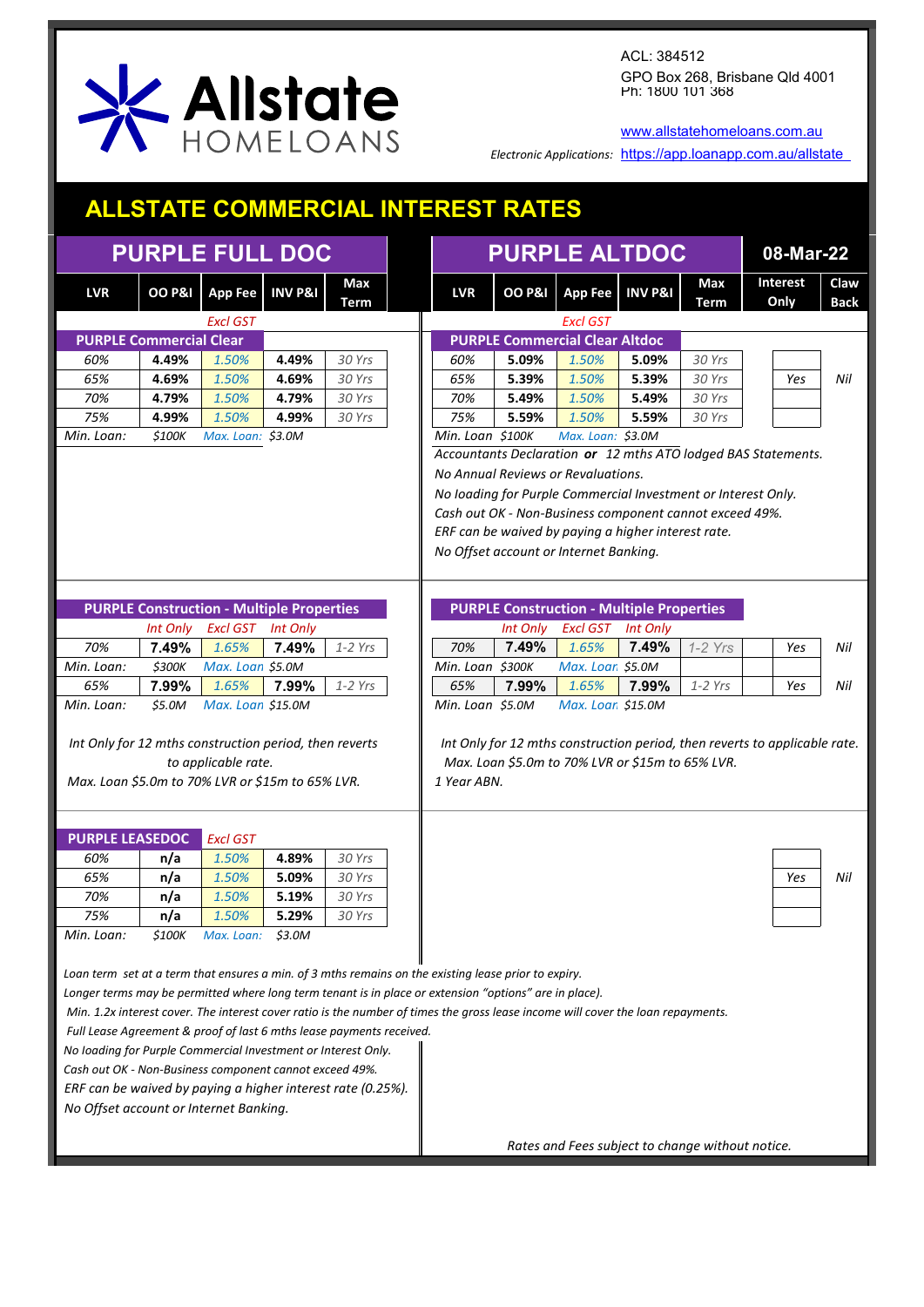

[www.allstatehomeloans.com.au](http://www.allstatehomeloans.com.au/)

*Electronic Applications:* <https://app.loanapp.com.au/allstate>

## **ALLSTATE COMMERCIAL INTEREST RATES**

|                                                                                                                |                              | <b>PURPLE FULL DOC</b> |                    |             |                          | <b>PURPLE ALTDOC</b>                                                                                        |                                                  |                 |             |                  |                     |  |  |  |  |  |  |
|----------------------------------------------------------------------------------------------------------------|------------------------------|------------------------|--------------------|-------------|--------------------------|-------------------------------------------------------------------------------------------------------------|--------------------------------------------------|-----------------|-------------|------------------|---------------------|--|--|--|--|--|--|
| <b>LVR</b>                                                                                                     |                              | OO P&I App Fee         | <b>INV P&amp;I</b> | Max<br>Term | <b>LVR</b>               | <b>OO P&amp;I</b>                                                                                           | App Fee INV P&I                                  |                 | Max<br>Term | Interest<br>Only | Claw<br><b>Back</b> |  |  |  |  |  |  |
| <b>PURPLE Relocation</b>                                                                                       |                              |                        |                    |             | <b>PURPLE Relocation</b> |                                                                                                             |                                                  |                 |             |                  |                     |  |  |  |  |  |  |
|                                                                                                                | Int Only                     | <b>Excl GST</b>        | Int Only           |             |                          | Int Only                                                                                                    | Excl GST                                         | <b>Int Only</b> |             |                  |                     |  |  |  |  |  |  |
| 65%                                                                                                            | 5.99%                        | 1.50%                  | 5.99%              | $1-2$ Yrs   | 65%                      | 5.99%                                                                                                       | 1.50%                                            | 5.99%           | $1-2$ Yrs   |                  |                     |  |  |  |  |  |  |
| 75%                                                                                                            | 6.29%                        | 1.50%                  | 6.29%              | $1-2$ Yrs   | 75%                      | 6.29%                                                                                                       | 1.50%                                            | 6.29%           | $1-2$ Yrs   | Yes              | Nil                 |  |  |  |  |  |  |
| Min. Loan:                                                                                                     | \$100K                       | Max. Loan \$2.0M       |                    |             | Min. Loan \$100K         |                                                                                                             | Max. Loan \$2.0M                                 |                 |             |                  |                     |  |  |  |  |  |  |
|                                                                                                                | <b>PURPLE Relocation MAX</b> |                        |                    |             |                          | <b>PURPLE Relocation MAX</b>                                                                                |                                                  |                 |             |                  |                     |  |  |  |  |  |  |
| 65%                                                                                                            | 6.49%                        | 1.50%                  | 6.49%              | $1-2$ Yrs   | 65%                      | 6.49%                                                                                                       | 1.50%                                            | 6.49%           | $1-2$ Yrs   |                  |                     |  |  |  |  |  |  |
| 75%                                                                                                            | 6.99%                        | 1.50%                  | 6.99%              | $1-2$ Yrs   | 75%                      | 6.99%                                                                                                       | 1.50%                                            | 6.99%           | $1-2$ Yrs   | Yes              | Nil                 |  |  |  |  |  |  |
| Min. Loan:                                                                                                     | \$2.0M\$                     | Max. Loan \$5.0M       |                    |             | Min. Loan \$2.0M         |                                                                                                             | Max. Loan \$5.0M                                 |                 |             |                  |                     |  |  |  |  |  |  |
| Can be used for Construction.                                                                                  |                              |                        |                    |             |                          |                                                                                                             | Can be used for Construction.                    |                 |             |                  |                     |  |  |  |  |  |  |
| Bridging Loan with Nil End Debt - Max. Term 2 Years.                                                           |                              |                        |                    |             |                          |                                                                                                             |                                                  |                 |             |                  |                     |  |  |  |  |  |  |
|                                                                                                                |                              |                        |                    |             |                          | Bridging Loan with Nil End Del 1 Year ABN.<br>No servicing required - Interest is prepaid for the 1st Year. |                                                  |                 |             |                  |                     |  |  |  |  |  |  |
| No servicing required - Interest is prepaid for the 1st Year.                                                  |                              |                        |                    |             |                          |                                                                                                             |                                                  |                 |             |                  |                     |  |  |  |  |  |  |
| If term >1 Year, clients need to prepay from own resources.                                                    |                              |                        |                    |             |                          | If term >1 Year, clients need to prepay from own resources.                                                 |                                                  |                 |             |                  |                     |  |  |  |  |  |  |
| MUST include a property purchase (resi or comm).                                                               |                              |                        |                    |             |                          | MUST include a property purchase (resi or comm).                                                            |                                                  |                 |             |                  |                     |  |  |  |  |  |  |
| Higher Fees apply to Companies & Trusts.                                                                       |                              |                        |                    |             |                          | Higher Fees apply to Companies & Trusts.<br>No Offset account or Internet Banking.                          |                                                  |                 |             |                  |                     |  |  |  |  |  |  |
| No Offset account or Internet Banking.                                                                         |                              |                        |                    |             |                          |                                                                                                             |                                                  |                 |             |                  |                     |  |  |  |  |  |  |
|                                                                                                                |                              |                        |                    |             |                          |                                                                                                             |                                                  |                 |             |                  |                     |  |  |  |  |  |  |
| <b>PURPLE SMSF CLEAR Excl GST</b>                                                                              |                              |                        |                    |             |                          | <b>PURPLE SMSF CLEAR Altdoc</b>                                                                             |                                                  |                 |             |                  |                     |  |  |  |  |  |  |
| 60%                                                                                                            | n/a                          | 1.50%                  | 4.84%              | 30 Yrs      | 60%                      | n/a                                                                                                         | 1.50%                                            | 4.84%           | 30 Yrs      | Comm             |                     |  |  |  |  |  |  |
| 65%                                                                                                            | n/a                          | 1.50%                  | 5.04%              | 30 Yrs      | 65%                      | n/a                                                                                                         | 1.50%                                            | 5.04%           | 30 Yrs      |                  | Nil                 |  |  |  |  |  |  |
| 75%                                                                                                            |                              |                        |                    |             | 70%                      |                                                                                                             | 1.50%                                            |                 |             | Comm             |                     |  |  |  |  |  |  |
|                                                                                                                | n/a                          | 1.50%                  | 5.34%              | 30 Yrs      |                          | n/a                                                                                                         |                                                  | 5.04%           | 30 Yrs      | Comm             |                     |  |  |  |  |  |  |
| 80%                                                                                                            | n/a                          | 1.50%                  | 5.34%              | 30 Yrs      | 75%                      | n/a                                                                                                         | 1.50%                                            | 5.34%           | 30 Yrs      | Comm             |                     |  |  |  |  |  |  |
| Min. Loan:                                                                                                     | \$100K                       | Max. Loan \$3.0M       |                    |             | Min. Loan                | \$100K                                                                                                      | Max. Loan                                        | \$3.0M          |             |                  |                     |  |  |  |  |  |  |
|                                                                                                                |                              |                        |                    |             |                          |                                                                                                             |                                                  |                 |             |                  |                     |  |  |  |  |  |  |
|                                                                                                                |                              |                        |                    |             |                          |                                                                                                             |                                                  |                 |             |                  |                     |  |  |  |  |  |  |
|                                                                                                                |                              |                        |                    |             |                          |                                                                                                             |                                                  |                 |             |                  |                     |  |  |  |  |  |  |
| <b>PURPLE SMSF PRIME</b> Excl GST                                                                              |                              |                        |                    |             |                          |                                                                                                             |                                                  |                 |             |                  |                     |  |  |  |  |  |  |
| 60%                                                                                                            | n/a                          | 1.50%                  | 5.29%              | 30 Yrs      |                          |                                                                                                             |                                                  |                 |             | n/a              |                     |  |  |  |  |  |  |
| 65%                                                                                                            | n/a                          | 1.50%                  | 5.59%              | 30 Yrs      |                          |                                                                                                             |                                                  |                 |             | n/a              | Nil                 |  |  |  |  |  |  |
| 70%                                                                                                            | n/a                          | 1.50%                  | 6.19%              | 30 Yrs      |                          |                                                                                                             |                                                  |                 |             | n/a              |                     |  |  |  |  |  |  |
| Min. Loan:                                                                                                     | <i><b>\$100K</b></i>         | Max. Loan              | \$3.0M             |             |                          |                                                                                                             |                                                  |                 |             |                  |                     |  |  |  |  |  |  |
| No minimum. Assets required.                                                                                   |                              |                        |                    |             |                          |                                                                                                             |                                                  |                 |             |                  |                     |  |  |  |  |  |  |
| Don't require auditor or Financial Advisor sign off.                                                           |                              |                        |                    |             |                          |                                                                                                             |                                                  |                 |             |                  |                     |  |  |  |  |  |  |
|                                                                                                                |                              |                        |                    |             |                          |                                                                                                             |                                                  |                 |             |                  |                     |  |  |  |  |  |  |
| No loading for Purple Comm Investment or Interest Only.<br>Interest Only is not available for Commercial SMSF. |                              |                        |                    |             |                          |                                                                                                             |                                                  |                 |             |                  |                     |  |  |  |  |  |  |
| Higher Fees apply to Companies & Trusts.                                                                       |                              |                        |                    |             |                          |                                                                                                             |                                                  |                 |             |                  |                     |  |  |  |  |  |  |
| No Offset account or Internet Banking.                                                                         |                              |                        |                    |             |                          |                                                                                                             |                                                  |                 |             |                  |                     |  |  |  |  |  |  |
|                                                                                                                |                              |                        |                    |             |                          |                                                                                                             |                                                  |                 |             |                  |                     |  |  |  |  |  |  |
|                                                                                                                |                              |                        |                    |             |                          |                                                                                                             | Rates and Fees subject to change without notice. |                 |             |                  |                     |  |  |  |  |  |  |